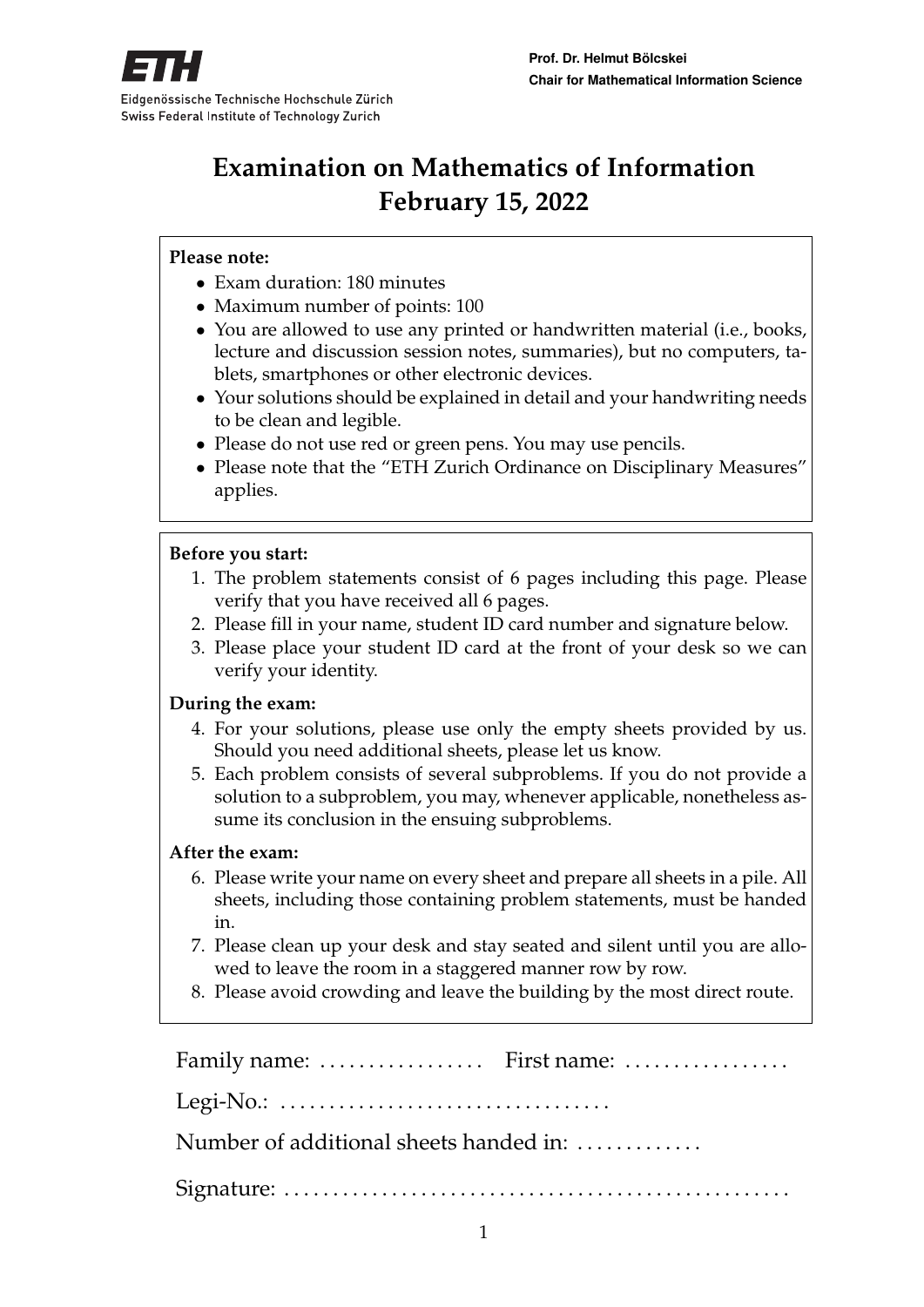# **Problem 1 (25 points)**

Recall the sparse signal recovery procedure

$$
(P1) \qquad \widehat{x} = \arg\min ||\widetilde{x}||_1 \text{ subject to } y = D\widetilde{x},
$$

with observation vector  $y \in \mathbb{R}^m$  and measurement matrix  $D \in \mathbb{R}^{m \times n}$ , where  $m < n$ . In this problem, we are concerned with recovering vectors that are *almost* sparse.

To this end, we define with  $s \in \mathbb{N}$ , for given  $x \in \mathbb{R}^n$ ,

$$
\sigma_s(x) := \inf \{ ||x - z||_1 \mid z \in \mathbb{R}^n, \ ||z||_0 \le s \}.
$$

Further, for  $D \in \mathbb{R}^{m \times n}$  with  $m < n$ , define for  $s <$  spark $(D)$ ,

$$
\Delta_s(D) = \max_{\substack{S \subset [n] \\ |S| = s}} \max_{v \in \text{ker}(D) \setminus 0} \frac{\|v_S\|_1}{\|v_{S^c}\|_1},
$$

where ker  $(D) = \{v \in \mathbb{R}^n \mid Dv = 0\}$ ,  $v_S \in \mathbb{R}^n$  denotes the vector obtained from v according to

$$
(v_S)_i = \begin{cases} v_i, & i \in S \\ 0, & i \notin S \end{cases},
$$

and  $S^c$  stands for the complement of the set S in  $[n] = \{1, \ldots, n\}$ . You may assume throughout that  $\Delta_s(D)$  is well-defined, i.e., that there are S with  $|S| <$  spark $(D)$  and v that achieve the maximum.

(a) (2 Points) Prove that if  $s <$  spark $(D)$ , then for every set  $S \subset [n]$  with  $|S| = s$ , it holds that

$$
||v_{S^c}||_1 \neq 0, \qquad \forall v \in \text{ker}(D) \backslash 0.
$$

(b) (4 Points) Prove the inequality

 $||(x-z)_{S^c}||_1 \leq 2||x_{S^c}||_1 - ||x||_1 + ||(x-z)_{S}||_1 + ||z||_1$ , for  $x, z \in \mathbb{R}^n$ ,  $S \subset [n]$ .

(c) (11 Points) Fix  $x \in \mathbb{R}^n$ ,  $D \in \mathbb{R}^{m \times n}$ ,  $s <$  spark $(D)$ , and assume that  $\Delta_s(D) \in (0,1)$ . Prove that every solution  $\hat{x}$  of (P1) with  $y = Dx$  approximates x to within error

$$
||x - \widehat{x}||_1 \le 2 \frac{1 + \Delta_s(D)}{1 - \Delta_s(D)} \sigma_s(x).
$$

*Hint: You may use the results from subproblems (a) and (b).*

(d) (8 Points) Fix  $D \in \mathbb{R}^{m \times n}$ ,  $s <$  spark $(D)$ , and assume that  $\Delta_s(D) \in (0,1)$ . Show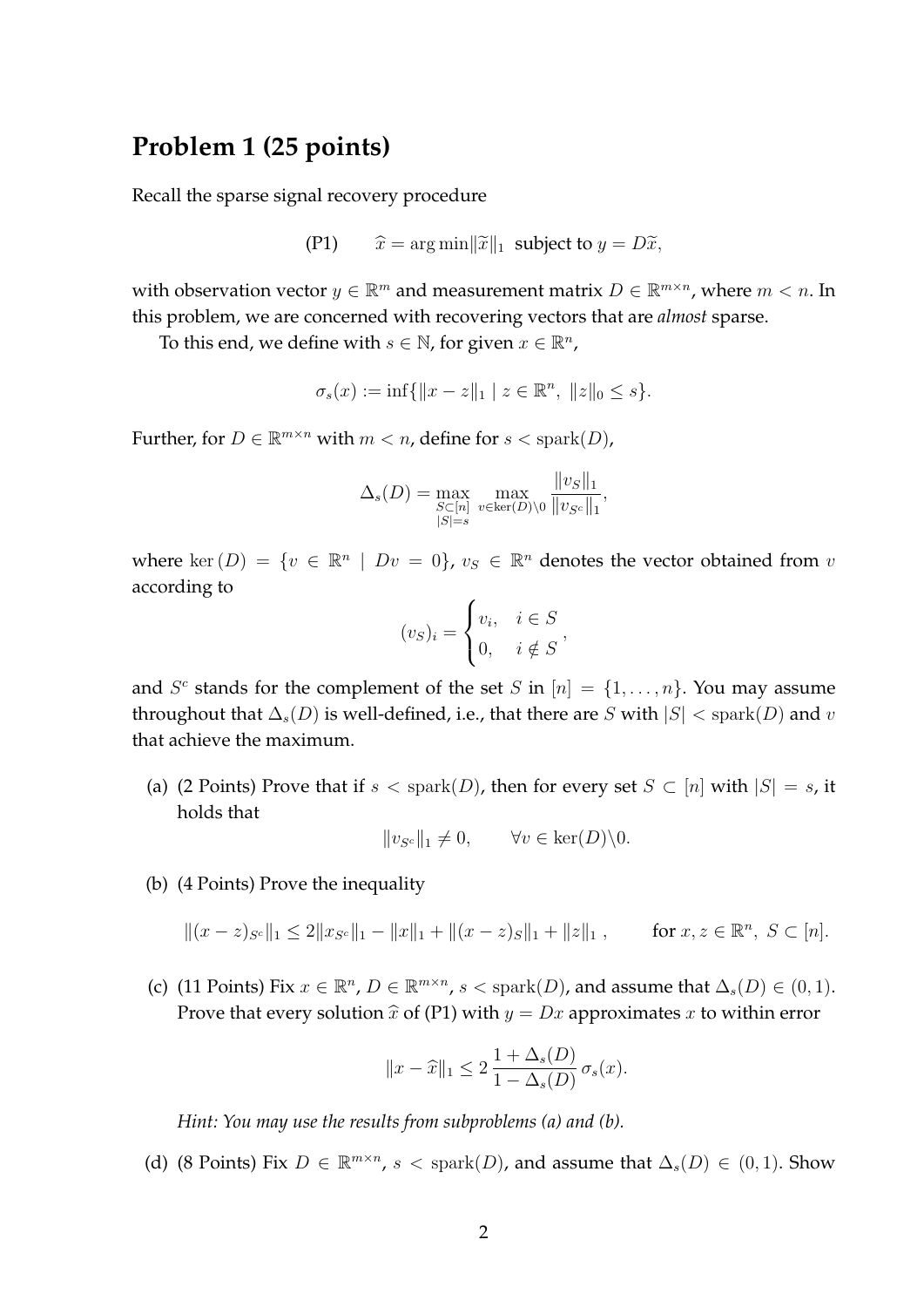that one can find  $x \in \mathbb{R}^n$  and  $z \in \mathbb{R}^n$ , with  $||x||_1 = ||z||_1$  and  $Dx = Dz$ , such that

$$
||x - z||_1 = 2 \frac{1 + \Delta_s(D)}{1 - \Delta_s(D)} \sigma_s(x).
$$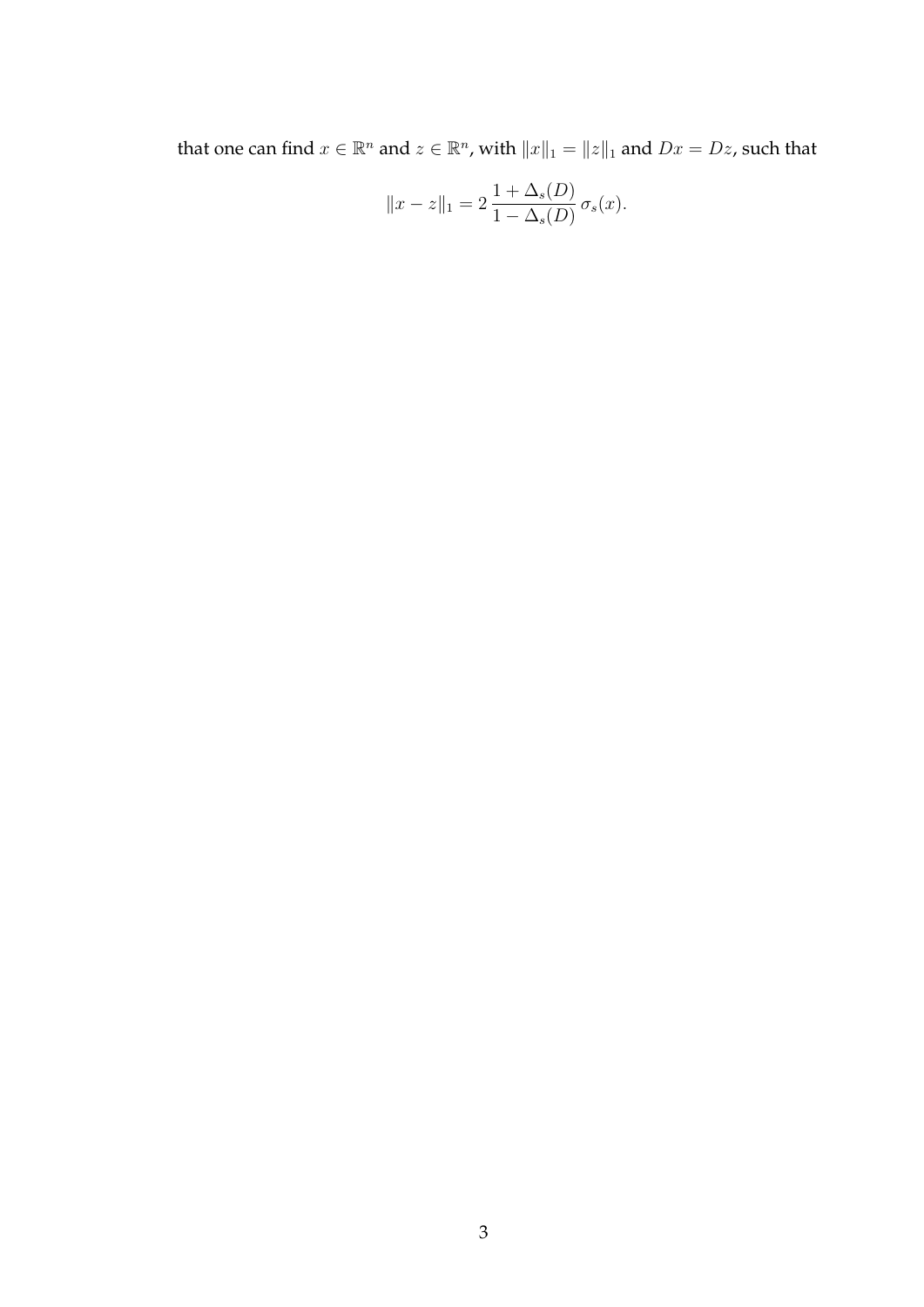# **Problem 2**

In this problem, we are going to study the so-called Zak transform of signals  $f \in \mathcal{L}^2(\mathbb{R})$ , defined as

$$
\mathcal{Z}_f(u,\xi) = \sum_{k=-\infty}^{\infty} e^{i2\pi k\xi} f(u-k), \ \forall (u,\xi) \in [0,1]^2.
$$
 (1)

Let  $g \in \mathcal{L}^2(\mathbb{R})$  and consider the set  $\left\{g_{n,\ell}(x) = g(x-n)e^{i2\pi \ell x}\right\}_{(n,\ell)\in\mathbb{Z}^2}$ . Suppose that  $g$ is such that  $\{g_{n,\ell}\}_{(n,\ell)\in\mathbb{Z}^2}$  constitutes a Bessel sequence (see Definition 11 in the Handout). Let T be the analysis operator (see Definition 12 in the Handout) associated with  $\{g_{n,\ell}\}_{(n,\ell)\in\mathbb{Z}^2}$ .

*Theorems 1, 2, and 3 in the Handout can be used in the following without proof. Further, the concepts in Definitions 5 - 14 of the Handout can be useful as well*.

(a) (4 points) Let  $(n, \ell) \in \mathbb{Z}^2$ . Prove that

$$
\mathcal{Z}_{g_{n,\ell}}(u,\xi) = e^{i2\pi\ell u} e^{-i2\pi n\xi} \mathcal{Z}_g(u,\xi), \ \forall (u,\xi) \in [0,1]^2.
$$
 (2)

(b) (4 points) Prove that  $\langle \mathcal{Z}_f, \mathcal{Z}_{g_{n,\ell}} \rangle_{\mathcal{L}^2([0,1]^2)} = c_{-n,\ell}^{\mathcal{Z}_f \mathcal{Z}^*_g}, \ \forall f \in \mathcal{L}^2(\mathbb{R})$ ,  $\forall n,\ell \in \mathbb{Z}$ , where  $c_{n,\ell}^{\mathcal{Z}_f\mathcal{Z}_g^*}$  denotes the 2-dimensional Fourier series coefficients (see Theorem 1 in the Handout) of the function  $\mathcal{Z}_f \mathcal{Z}_g^*$ , with  $\mathcal{Z}_g^*$  designating the complex conjugate of the function  $\mathcal{Z}_q$ .

*Hint: Use the result from subproblem (a).*

(c) (4 points) Let  $f_1, f_2 \in \mathcal{L}^2(\mathbb{R})$ . Show that

$$
\langle \mathbb{T}f_1, \mathbb{T}f_2 \rangle_{\ell^2} = \sum_{(n,\ell) \in \mathbb{Z}^2} c_{n,\ell}^{\mathcal{Z}_{f_1} \mathcal{Z}_{g}^*} \left( c_{n,\ell}^{\mathcal{Z}_{f_2} \mathcal{Z}_{g}^*} \right)^*,
$$
\n(3)

where  $\langle\cdot,\cdot\rangle_{\ell^2}$  denotes the inner product on  $\ell^2$  (see Definition 10 in the Handout). *Hint: Use the result from subproblem (b).*

(d) (7 points) Prove that  $\{g_{n,\ell}\}_{(n,\ell)\in\mathbb{Z}^2}$  is a frame (see Definition 13 in the Handout) if there exist  $A, B \in \mathbb{R}$ ,  $0 < A < B$ , such that

$$
A \leq |\mathcal{Z}_g(u,\xi)|^2 \leq B, \ \forall (u,\xi) \in [0,1]^2. \tag{4}
$$

*Hint: Use Plancherel's formula (see Theorem 2 in the Handout).*

(e) (6 points) Let  $g \in \mathcal{L}^2(\mathbb{R})$  be such that (4) is satisfied, and denote the frame operator corresponding to  $\{g_{n,\ell}\}_{(n,\ell)\in\mathbb{Z}^2}$  as  $\mathbb{S} = \mathbb{T}^*\mathbb{T}$ . Show that  $\langle \mathcal{Z}_{\mathbb{S}f}, \mathcal{Z}_{\psi}\rangle_{\mathcal{L}^2([0,1]^2)} =$  $\langle \mathcal{Z}_f | \mathcal{Z}_g |^2, \mathcal{Z}_{\psi} \rangle_{\mathcal{L}^2([0,1]^2)}, \ \forall f, \psi \in \mathcal{L}^2(\mathbb{R}).$ 

*Hint: Use Plancherel's formula (see Theorem 2 in the Handout).*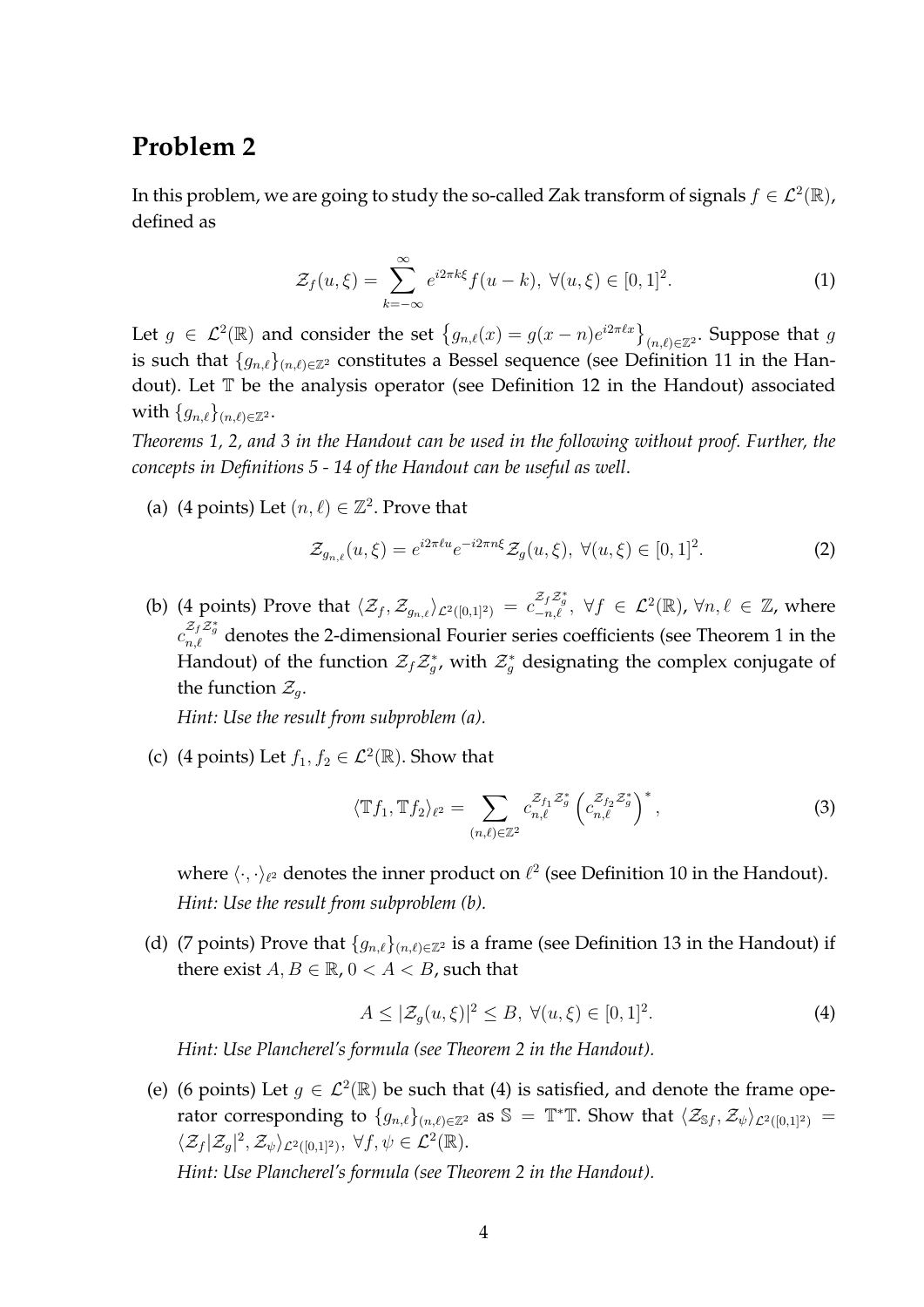## **Problem 3 (25 points)**

Fix  $\delta \in (0, 1/2)$ . Throughout, 'log' denotes logarithm to the base 2. Fix an integer  $m \ge 1$ and take  $\{x_j\}_{j=1}^m$  to be an orthonormal basis for  $\mathbb{R}^m$ . Also fix an integer  $k\geq 1$  together with a function  $f: \mathbb{R}^m \to \mathbb{R}^k$  which, for all  $1 \leq i,j \leq m$ , satisfies

$$
(1 - \delta) \|x_i - x_j\|_2^2 \le \|f(x_i) - f(x_j)\|_2^2 \le (1 + \delta) \|x_i - x_j\|_2^2. \tag{5}
$$

In this problem, we prove a converse to the Johnson-Lindenstrauss Lemma discussed in the lecture, namely that there exists a constant  $C > 0$  independent of k, m, and  $\delta$ such that, if  $C \log(m) > k$ , there does not exist a function f satisfying (5).

- (a) (5 points) Prove that  $\{f(x_j)\}_{j=1}^m \subseteq \mathcal{B}(y, 2)$ , where  $y := (1/m) \sum_{j=1}^m f(x_j)$  and  $\mathcal{B}(y, 2)$  is the open ball with respect to the  $\|\cdot\|_2$ -norm centered at y and of radius 2.
- (b) (7 points) Prove that  $\{f(x_j)\}_{j=1}^m$  is a 1-packing (as defined in the Handout, Definition 3) of  $(\mathcal{B}(y, 2), || \cdot ||_2)$ .
- (c) (8 points) Prove that the 1-packing number  $M(1; \mathcal{B}(y, 2), \|\cdot\|_2)$  of  $(\mathcal{B}(y, 2), \|\cdot\|_2)$ satisfies

 $C \log (M(1; \mathcal{B}(y, 2), \| \cdot \|_2)) \leq k,$ 

where  $C > 0$  is a constant that does not depend on any of  $k, m, \delta$ .

*Hint: Use the volume ratio estimate provided in the Handout (Lemma 1).*

(d) (5 points) Conclude that there exists a constant  $C > 0$  independent of k, m, and  $\delta$ such that, if  $C \log(m) > k$ , there does not exist a function  $f: \mathbb{R}^m \to \mathbb{R}^k$  satisfying (5).